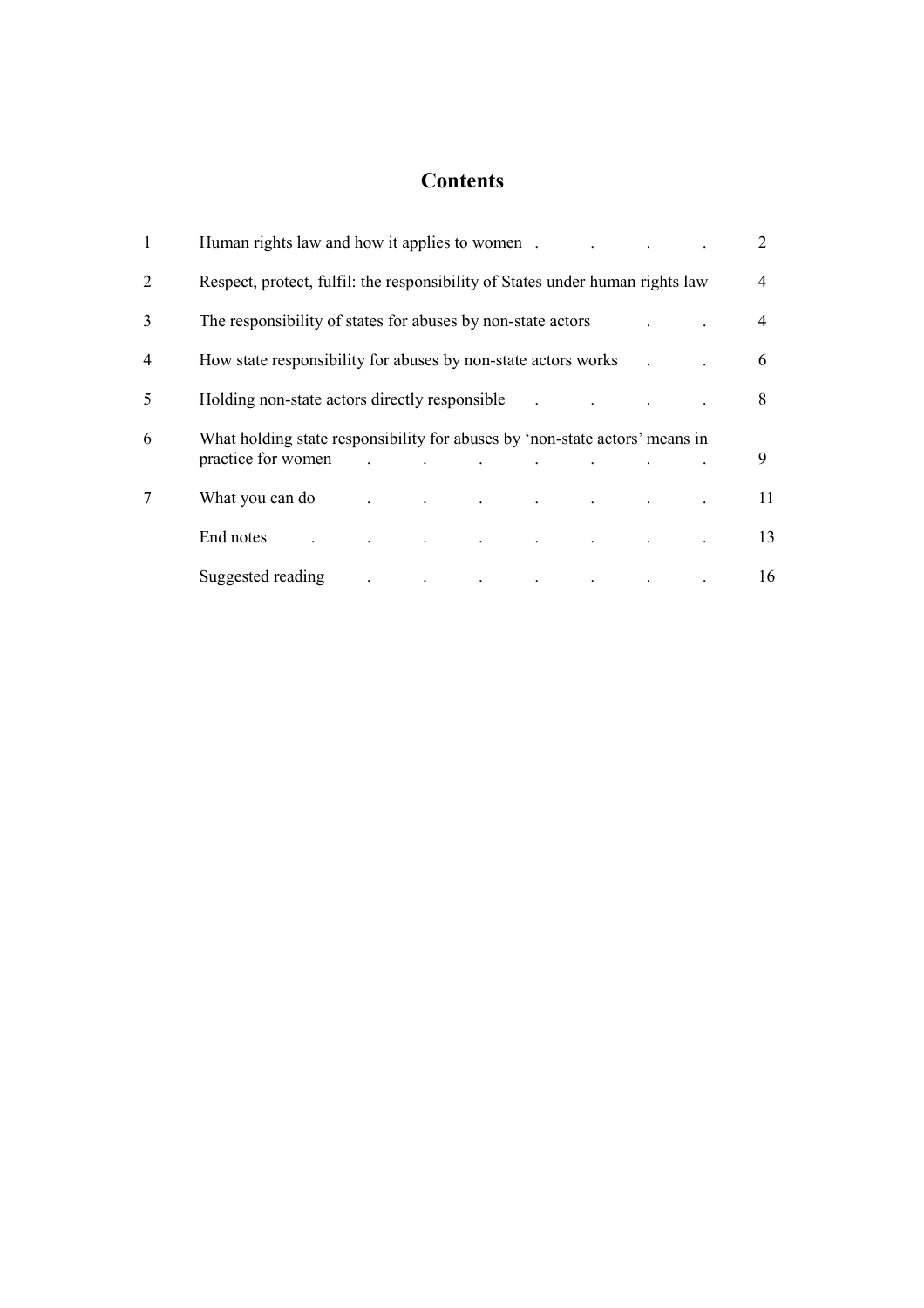# **Respect, protect, fulfil - Women's human rights State responsibility for abuses by 'non-state actors'**

*...The main woman we talked to was about 55 years old, she looked old. She had got married at 13 or 14, bore four children till her husband died when she was nearly 20. She was resigned to her lot but said "we are not alive and not dead". Four of the women, now in their middle ages, were born in this family compound, suitable cousins could not be found for them so they live their lives within the walls. They have a radio, but much of what they hear is incomprehensible to them. My woman-teacher escort told me that years ago, a donkey had wandered in through the half-open gate of the compound and the women had flown into a panic as they had never seen such a creature. An old pale woman was crying in the background, she wanted to say something but the others felt embarrassed and wanted to keep her in the background. She was slightly deranged with pain in her abdomen; there were no medicines and she was afraid of it getting worse or dying in pain, her daughter told us.*

This extract from an Amnesty International mission report is a powerful testimony of the enormous gap between the rhetoric of human rights for women and the reality so many women experience everyday. It also illustrates in an extreme way the failure of the human rights law system, in far too many cases, to ensure women's enjoyment of their rights and fundamental freedoms.

Part of the failure is that the application of human rights law to women is often misunderstood or interpreted too narrowly. In particular, the responsibility of states for acts which impair the rights of women is sometimes mistakenly perceived as applying only when state agents or officials are the actual perpetrators. The protection afforded by human rights law is far greater. There is a clear responsibility on states under international law which extends beyond violations by those acting on behalf of the state and its organs.

On the occasion of the five year review of the implementation of the Beijing platform for Action, Amnesty International is publishing this report as a contribution towards strengthening the system for the protection of women's human rights. A better understanding by states, and by women themselves, is essential if women world-wide are to be able to claim their rights fully and freely.

In 1995, over 17,000 delegates representing governments and civil society from across the world, including women's groups and non-governmental organizations (NGOs), assembled in Beijing, China, for a World Conference to review progress regarding 'the goals of equality, development and peace for all women everywhere in the interest of all humanity'.

The Beijing Declaration, which with the Platform for Action, constitutes the final document of the Fourth World Conference on Women, reaffirmed the declaration in the 1993 Vienna World Conference on Human Rights that the 'human rights of women are an inalienable, integral and indivisible part of universal human rights'. It urged that the full and equal AI Index: IOR 50 /01 /00 Amnesty International September 2000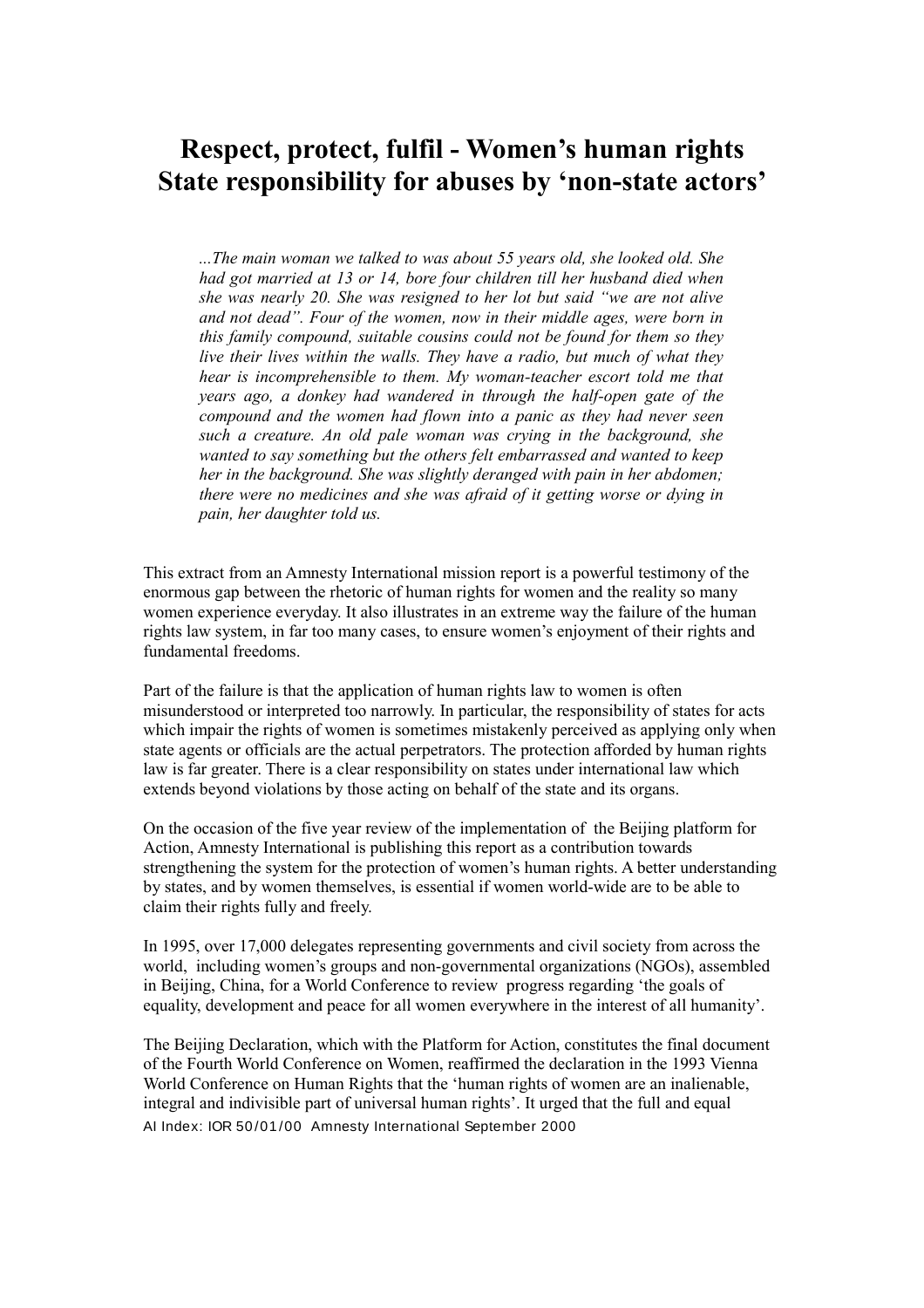enjoyment by women of all human rights should be a priority for governments and the United Nations (UN). The focus on the human rights of women at the two world conferences highlighted the need to tackle violations of the human rights of women wherever they occur and whoever the perpetrator is. This meant recognising that state responsibility under international law extends to abuses committed by private groups or individuals and that states have a positive responsibility to take effective action to stop abuses of women's human rights.

To translate the promises of Beijing into reality, the Beijing Platform for Action called on states to fulfil their obligations under international law and on international organisations to assist, including the UN system and non-governmental organisations. There is a clear responsibility on states under international law, which extends beyond violations by those acting on behalf of the state and its organs, such as police officers, military personnel and security forces. The application of human rights law to women is often misunderstood or interpreted too narrowly. In particular, the responsibility of states for acts which impair the rights of women is sometimes mistakenly perceived as applying only when state agents or officials are the actual perpetrators of the acts.

# **I. Human rights law and how it applies to women**

The UN Charter affirms 'the equal rights of men and women', 'the dignity and worth of the human person' and the realisation of fundamental human rights as the UN's core principles and objectives of the organisation. These principles have been further articulated through the adoption of international legal standards and binding treaties setting out the obligations of governments to secure human rights for individuals within their territory and subject to their jurisdiction 'without distinction of any kind'.<sup>1</sup> Indeed the right not to be discriminated against is so fundamental that it is one of the rights that cannot be set aside (derogated from) in any circumstances.

These treaties and standards, and the mechanisms and institutions created to enforce them, form the international human rights law system which applies equally to men and women. This international system works to ensure the implementation of human rights in the national systems of states and, with national mechanisms, to monitor their implementation. The core human rights treaties which flow from the 1948 Universal Declaration of Human Rights (UDHR) include:

- ¢ the Convention on the Elimination of Racial Discrimination (CERD);
- $\phi$  the International Covenant on Economic, Social and Cultural rights (ICESCR);
- ¢ the International Covenant on Civil and Political Rights (ICCPR) and its two Optional Protocols;
- $\phi$  the Convention on the Elimination of All Forms of Discrimination Against Women (Women's Convention) and its Optional Protocol;
- ¢ the Convention against Torture (CAT);
- ¢ the Convention on the Rights of the Child (CRC).

In addition to being a contract between states, human rights treaties also provide a framework of rights that individuals are entitled to claim at national, and in some cases international level. These treaties detail the obligations that the state undertakes to fulfil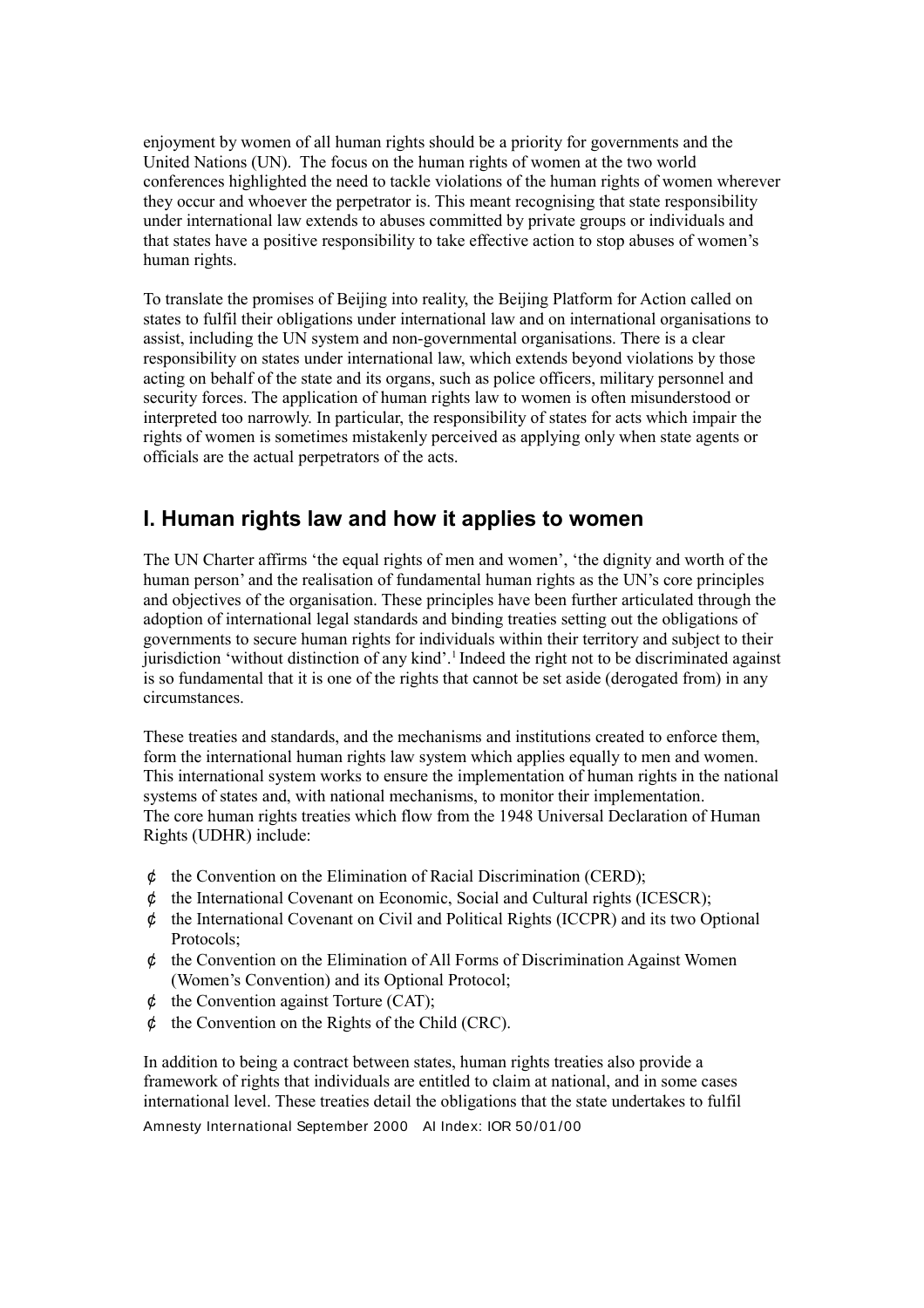when it ratifies (or agrees to be bound by) the treaty in question. <sup>2</sup>

### **Human rights treaties spell out the obligations of the State, including:**

- $\phi$  to promote those rights,
- $\phi$  to secure those rights for all and translate them into policies and strategies,
- ¢ to prevent violations of the rights under the Convention and
- ¢ to provide remedies to the victims should their rights be violated.

These obligations are to be fulfilled not only in relation to acts by individuals who act on behalf of the state or at its instigation or with its consent or acquiescence, but in relation to any acts by individuals, groups or institutions which impair the rights of others.

Some of the international treaties and standards are specific to women, such as the Women's Convention, the Optional Protocol to the Women's Convention, and the Declaration on the Elimination of Violence Against Women. However, each of the human rights treaties and the whole framework of human rights apply to, and are essential, for the realisation of women's human rights.

> Because of their historical subordination, many laws, policies and practices constrain women's lives and hinder their full participation in public life. Thus women often face abuses not only at the hands of state officials but at the hands of individuals known to them as employers, partners, husbands, family members or neighbours. Applying international human rights law without understanding the responsibility of the state for the abuses by these private actors simply rob**s** women of protection and of remedies for the majority of abuses against them. Human rights law in not silent on these abuses. It clearly points to a positive responsibility on the part of the state. But this responsibility has too often been overlooked and too often misunderstood or simply not enforced. Yet that responsibility forms an essential part of the protection that the human rights system is supposed to avail to women.

# **2. Respect, Protect and Fulfil: The responsibility of States under human rights law**

The obligations of states under international human rights law are often summarised under three categories: 'respect, protect, fulfil'. <sup>3</sup>

The obligation *to respect* focuses directly on what the government does through its organs, agents and the structures of its law. Is their a constitutional provision for equality between men and women in all spheres? Does the law restrict some employment to men? Do some agents of the state such as the police, regularly sexually assault and extort money from AI Index: IOR 50 /01 /00 Amnesty International September 2000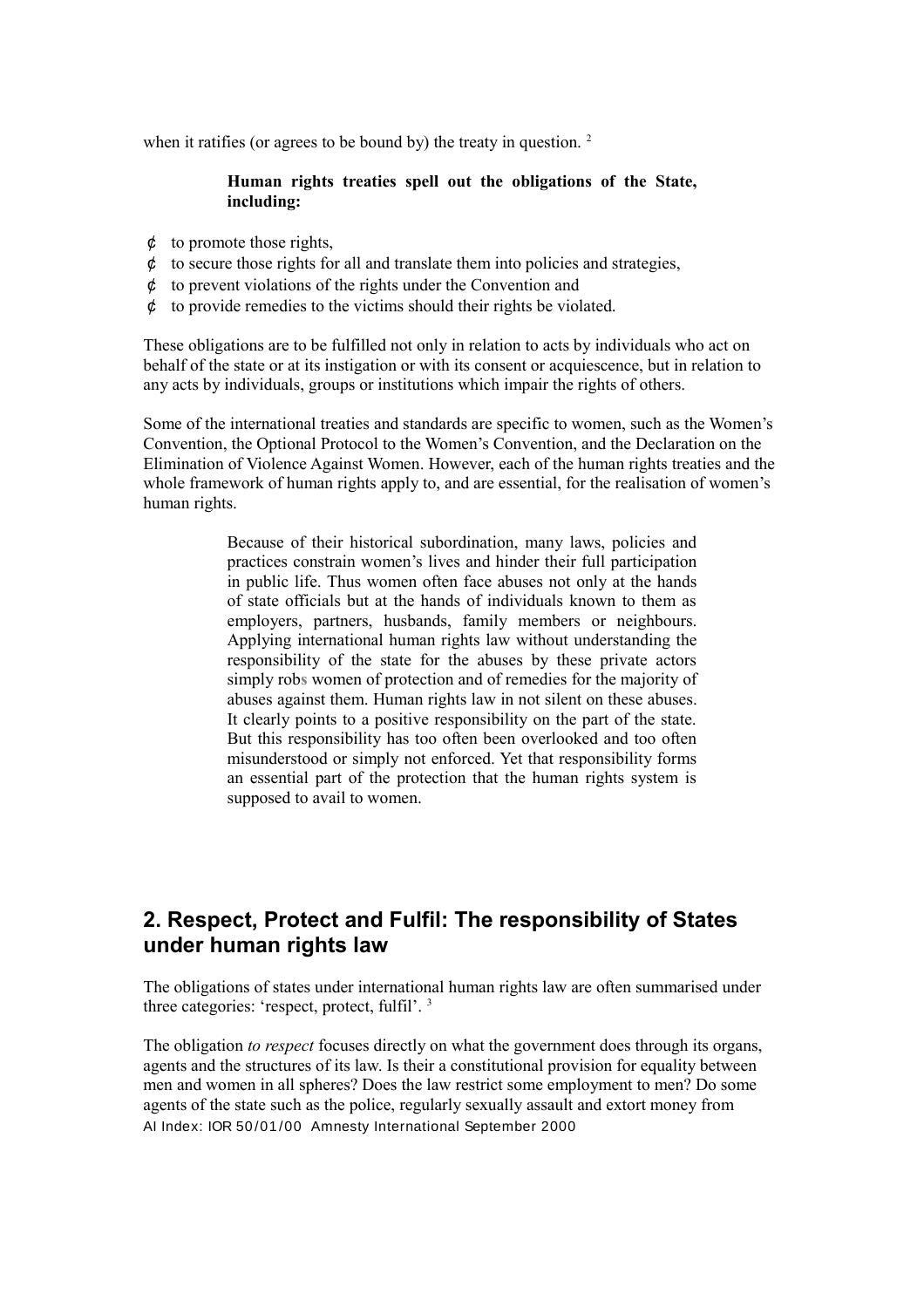prostitutes with impunity? Does the state compel women to be sterilised as part of a population reduction policy? Does it deny information on contraception to adolescent girls in the name of respecting a dominant cultural or religious claim?

The State is also required to *protect* women's human rights. This principle 'requires from the state and its agents measures necessary to prevent other individuals or groups from violating the integrity, freedom of action, or other human rights of the individual'. By this, the state has undertaken, for example, to prevent acts of direct and indirect discrimination against women. This could include preventing discriminatory acts that restrict women and girls from going to school by allowing sexual harassment to continue unabated, or to ensure that a woman is not deprived of equal rights to employment by giving her husband the power to veto her employment contract.

The obligation *to fulfil* 'requires the state to take the measures necessary to ensure, for each person within its jurisdiction, opportunities to obtain satisfaction of those needs, recognised in the human rights instruments, which cannot be secured by personal efforts'. This obligation for women and men covers everything from providing a healthy environment and clean water to, more generally, upholding the conditions necessary for women's NGOs to form and function.

### **3. The responsibility of states for abuses by non-state actors**

Traditionally, public international law mostly talked to and about national governments or states. It has never, however, focussed solely on states. International treaties to end slavery, for example, prohibited actions by individuals like slave traders. But the need to look beyond the state or its agents as the primary subject of international law and the sole possible actor capable of impairing the enjoyment of the human rights of others, requires a term that captures the very many different kinds of 'individuals, groups or institutions' whose behaviour, actions or policies have an effect on human rights, and who can either be directly called to answer by the international system or for whom the government will be called to answer.

The term 'non-state actor' encompasses people and organisations acting outside the state, its organs and its agents.<sup>4</sup> It is not limited to people since some perpetrators of human rights abuses are corporations or other structures of business and finance, as the research on the human rights impacts of oil production or the development of power facilities demonstrates.<sup>5</sup> On the other hand, in some cases the state's responsibility begins with the act of an individual - the violent husband, for example, who rapes his wife and cannot be prosecuted because the law in the country only criminalises rape outside of marriage.

Under international law, the state has clear responsibilities for human rights abuses committed by non-state actors.<sup>6</sup> Internationally, the state is accountable in a number of specific ways. It can be deemed responsible for carrying out the human rights violation because of a specific kind of *connection* with the non-state actors; or it can be responsible for its *failures to take reasonable steps* to prevent or respond to an abuse.

**The state may be responsible when it relies on someone or something to carry out an action that falls within the role of a state.** For example, only a government can lawfully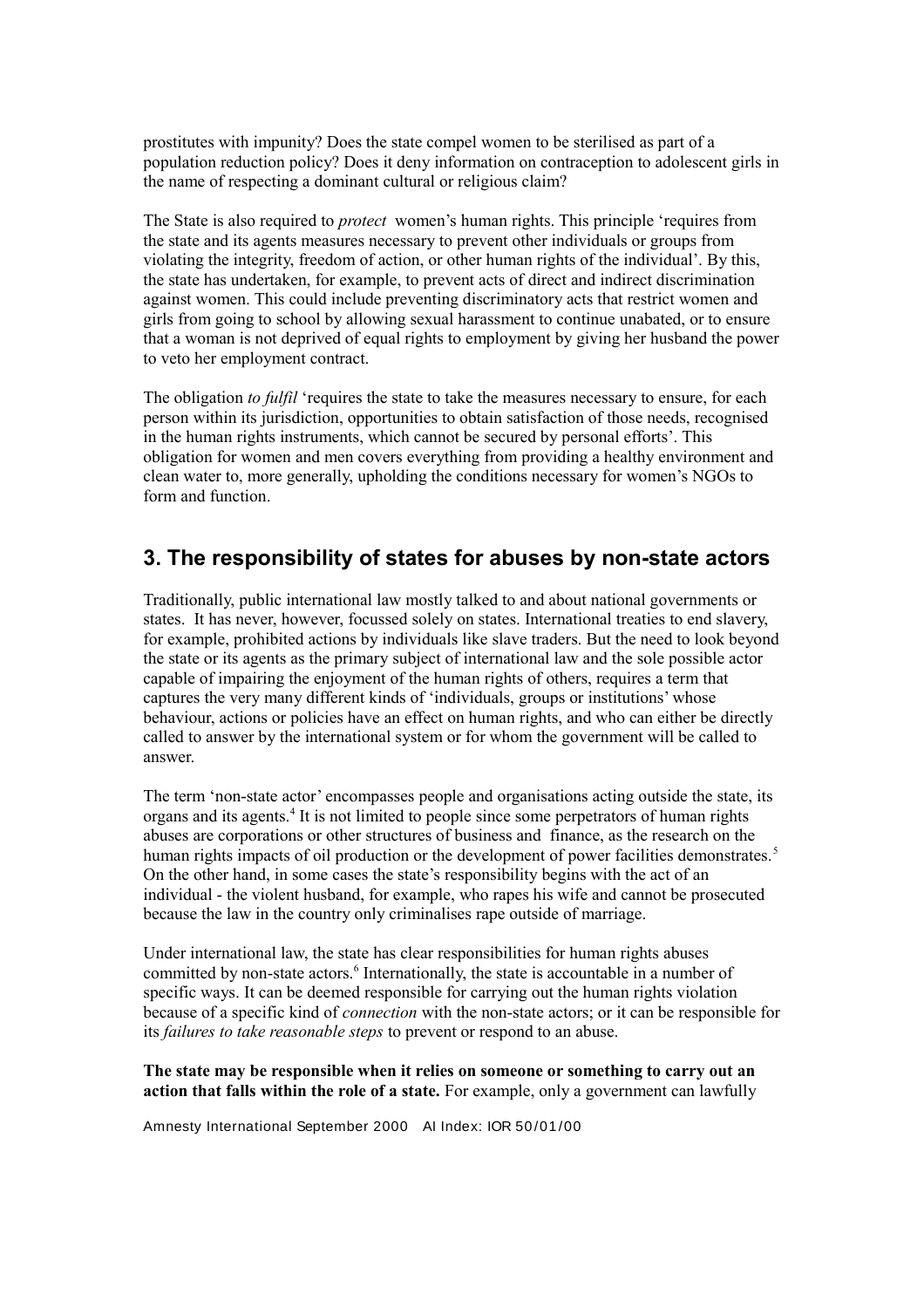deprive a person of liberty. However, states are increasingly contracting out police and detention powers to private corporations, and many women confined by these actors have faced sexual and other forms of gender violence, or have been denied adequate mental and physical health care. In these cases, there is no doubt that the state cannot avoid its responsibilities by delegating them away. In looking at healthcare and housing, the Committee on the Elimination of Racial Discrimination noted that protection of rights 'may be achieved in different ways, be it by the use of public institutions or through the activities of private institutions. In any case, it is the obligation of the State Party concerned to ensure the effective implementation of the Convention [...]. To the extent that private institutions influence the exercise of rights or the availability of opportunities, the State Party must ensure that the result has neither the purpose nor the effect of creating or perpetuating racial discrimination'.<sup>7</sup>

**The state may be responsible when it has 'participated' in some way, or supported abuses by others.** The Convention against Torture, for example, establishes the responsibility of the state for an act of torture when 'such pain or suffering is inflicted by or at the instigation of, or with the consent or acquiescence of a public official, or other person acting in an official capacity' [Article 1]. When has a state consented or acquiesced? Amnesty International has described cases of such persistent official failure to conduct criminal prosecutions for crimes that it may amount to deliberate permissiveness. Other NGOs have documented continuing police or border guard corruption facilitating the coercion of women into exploitative work situations, and in some cases, forcing them to return to such situations.

**The state may be responsible when it does not provide effective remedies.** Under international law, a core obligation of the state is to provide effective remedies for human rights abuses regardless of the identity of the abuser. Broad principles set out what 'effective remedies' are, including the fact that the remedy must match the nature and severity of the harm (*proportionate*); it must be accessible without discrimination to those harmed (this often means positive steps by the state to reach out to marginalised groups, such as providing legal services in rural areas or in local languages). An effective remedy has many genderspecific aspects: Do women and men have equal rights and real-life capacities to go to court to obtain redress? Does a woman's testimony have the same weight, by law and in practice, as a man's? Is the nature of the remedy sufficient and appropriate to match the genderspecific harm?

### **4. How state responsibility for abuses by non-state actors works**

#### **The standard of due diligence**

International law has developed more than one approach for holding the state responsible for abuses by non-state actors, since very different kinds of relationships between abusers and the state arise. The established standard of *due diligence* (developed through state practice and also through the global commitments made at the world conferences, including the Beijing conference) provides a way to measure whether a state has acted with sufficient effort and political will to fulfil its human rights obligations.<sup>8</sup>

Under this obligation states must prevent, investigate and punish acts which impair any of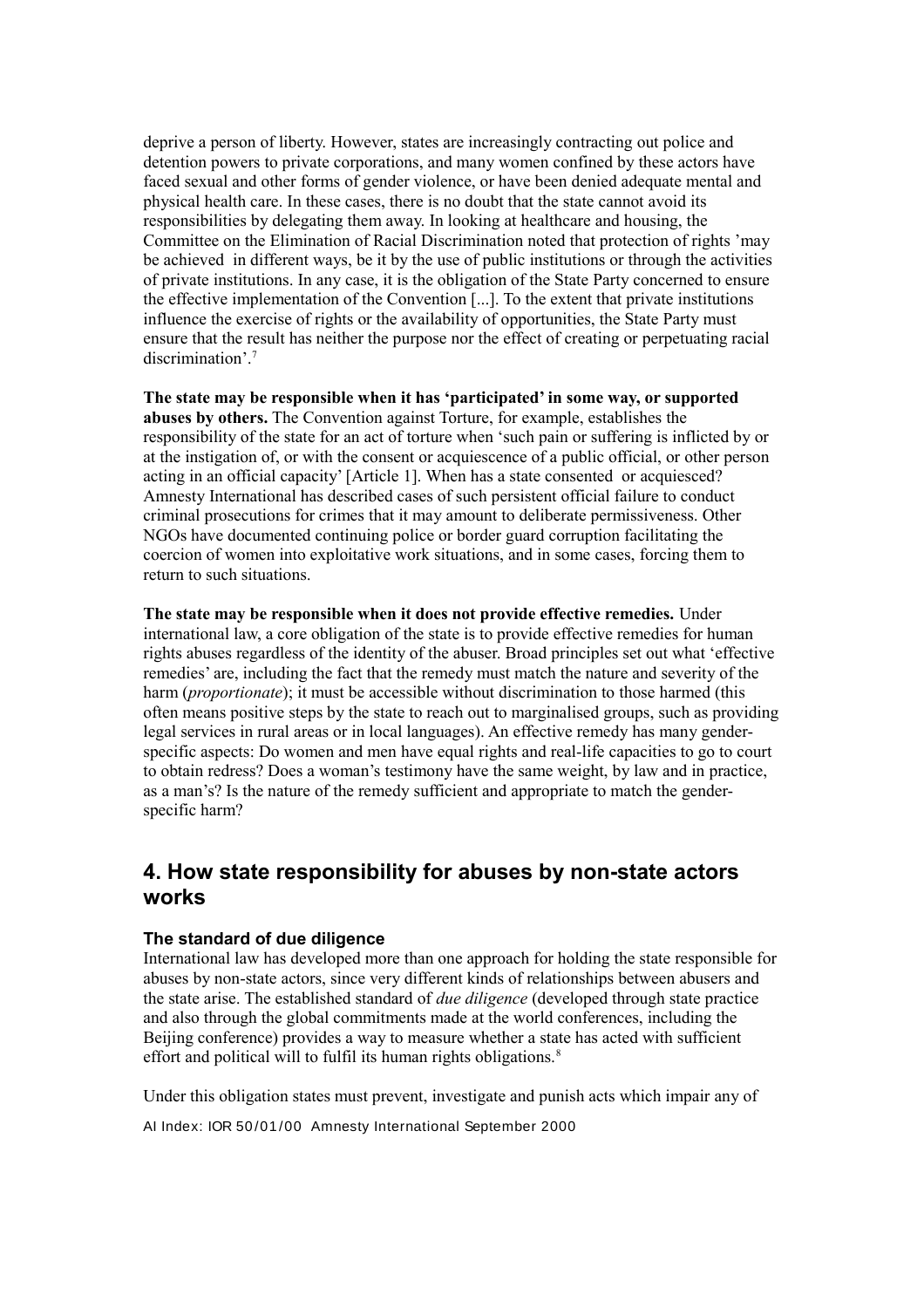the rights recognised under international human rights law. Moreover, if possible, it must attempt to restore the right violated and provide appropriate compensation for resulting damages. The standard of *due diligence* has been explicitly incorporated into United Nations standards<sup>9</sup>, such as the Declaration on the Elimination of Violence against Women which says that states should 'exercise due diligence to prevent, investigate and, in accordance with national legislation<sup>10</sup>, punish acts of violence against women, whether those acts are perpetrated by the state or by private persons'<sup>11</sup>. Increasingly, UN mechanisms monitoring the implementation of human rights treaties, the UN independent experts, and the Court systems at the national and regional level are using this concept of due diligence as their measure of review, particularly for assessing the compliance of states with their obligations to protect bodily integrity.<sup>12</sup>

The concept of *due diligence* is a way to describe the threshold of action and effort which a state must demonstrate to fulfil its responsibility to protect individuals from abuses of their rights. A state cannot, for example, avoid responsibility for the mistreatment of domestic workers by arguing that the abuse took place in the privacy of the employer's home, or that it is justified by social or cultural practices. A range of measures is open to a state to take to ensure the rights of women and men are respected; no specific course of action is prescribed. State practice in different legal, economic and cultural systems is examined, consensus develops around the key measures to reach this standard and states are evaluated on whether the choices made are adequate, including how a state has used its resources.<sup>13</sup> In relation to violence against women, evidence of steps states should take can be found in the concluding comments of the treaty bodies responding to specific state reports; the UN Declaration on Violence against Women, and the Platform for Action of the Fourth World Conference on Women.

*The Declaration on the Elimination of Violence against Women was adopted by the UN General Assembly on the 20 December 1993. It declares that states must : '(d) develop penal, civil, labour and administrative sanctions in domestic legislation to punish and redress wrongs caused to women who are subjected to violence; ...[provide] access to mechanisms of justice, and as provided for in national legislation, to just and effective remedies for the harm they have suffered; States should also inform women of their rights in seeking redress through such mechanisms;… (f) Develop, in a comprehensive way, preventive approaches and all those measures of a legal, political, administrative and cultural nature that promote the protection of women against any form of violence, and ensure that the revictimisation of women does not occur because of laws insensitive to gender considerations, enforcement practices or other interventions; (g) Work to ensure, to the maximum extent feasible in the light of their available resources, and when needed in the framework of international cooperation... [including] rehabilitation, assistance in child care and maintenance, treatment, counselling, and health and social services; …(i) Take measures to ensure that law enforcement officers and public officials responsible for implementing policies to prevent, investigate and punish violence against women receive training to sensitise them to the needs of women.'<sup>14</sup>*

The specific acts included within concepts of due diligence, like all international law principles, can grow and be elaborated through state practice, decisions of courts (*jurisprudence*), and the opinions of experts. For example, governments, NGOs and the Amnesty International September 2000 AI Index: IOR 50/01/00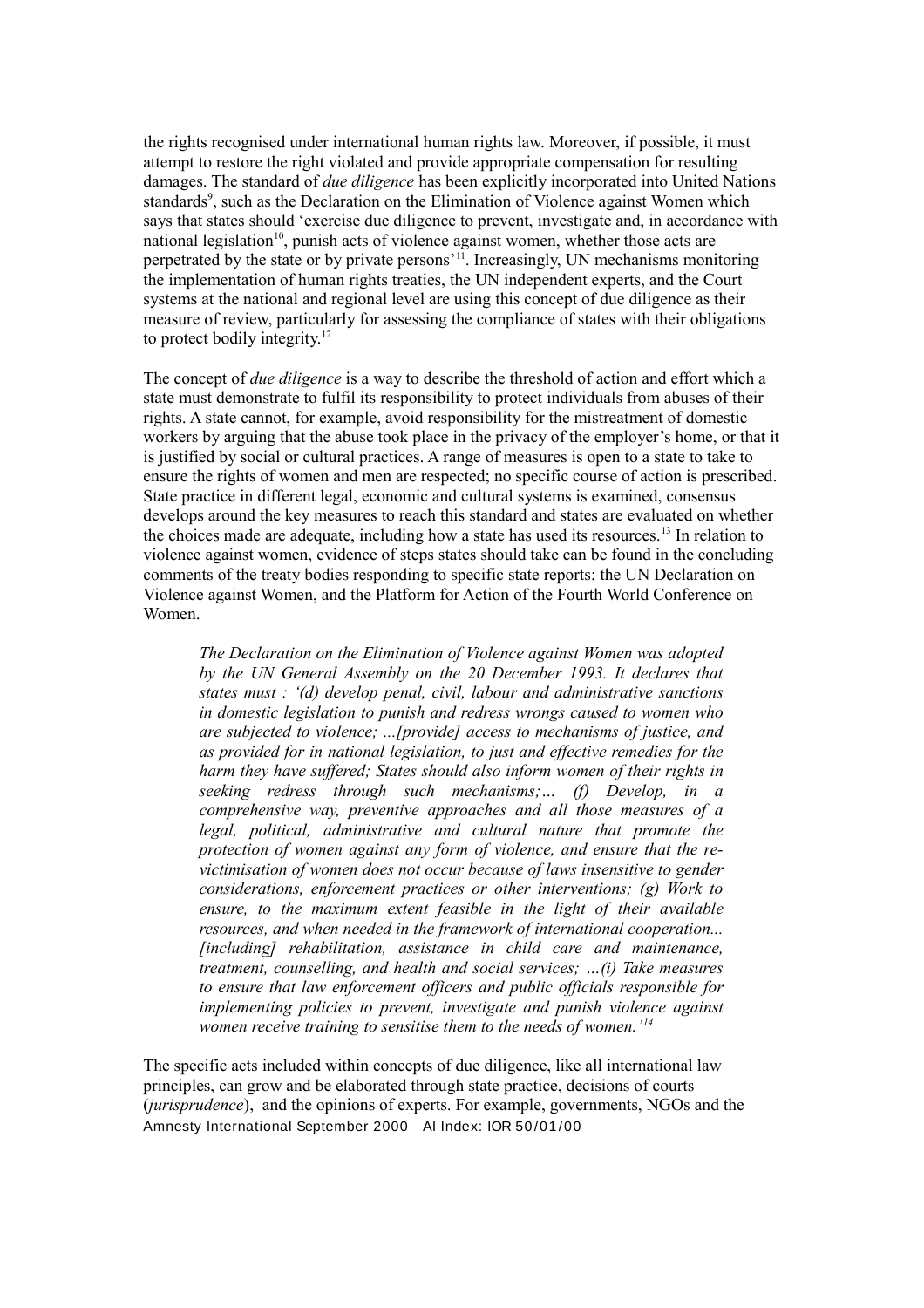independent experts of the UN human rights system have identified that abuses directed at persons because of their sexuality, or legal protections that are denied because of a woman's sexual life must be considered in assessing whether a state has fulfilled its duty to protect all persons from violations of their bodily integrity.<sup>15</sup>

### **5. Holding non-state actors directly responsible**

### **The limits of the reach of state responsibility.**

*International humanitarian law applies to the conduct of all parties to armed conflicts. The international human rights legal framework can also apply to the state and all of its agents - including the security forces - in time of armed conflict. Under both set of laws, the state is accountable for the actions of armed groups that work in association with or are tolerated by it - for example, as paramilitary groups, militias, deaths squads or vigilantes*. *But at some point, it becomes more difficult to hold the state responsible for acts by armed groups - at what point does the state's responsibility cease and what are the standards that govern the behaviour of the armed groups? The question of when the state is responsible for abuses by armed groups is under active discussion.<sup>16</sup>Commentators stress that the overall principle must be that no abuses, regardless of what 'box' of international law the status of the conflict falls within (peace time, international armed conflict, internal armed conflict, civil strife etc), should fall outside from structures of accountability and response.*

*Responsibility for gender-specific abuses committed in armed conflicts such as sexual violence and slavery, has been increasingly applied under international law. Non-state actors as parties to an internal or international armed conflict are being held accountable for such abuses. The UN Special Rapporteur on Systematic Rape, Sexual Slavery and Slavery-like practices during armed conflict has noted that abduction, enslavement, forced temporary marriages, rape and other forms of sexual violence committed by armed groups in such countries as Algeria, Myanmar, Haiti, Peru, Sierra Leone and Uganda should be fairly investigated and punished under international legal structures, as well as national structures. An important development has been the adoption in 1998 of the Statute of the International Criminal Court. When established, the court will have the potential to bring individual perpetrators of these gender based abuses to justice regardless of whether they are state or non state actors.* 

 In focussing on when the state fails to protect people from harm by others and how it can be held to share responsibility with those who commit the harm, it is important not to overlook the original abuser's responsibility. Holding state's responsible must be seen in relation to other moves to hold non-state actors directly accountable for human rights abuses nationally and internationally. Developments, such as the International Criminal Court have increased the capacity of international law to directly hold individual perpetrators accountable for crimes under international law, such as genocide, crimes against humanity, and war crimes, wherever he or she may be located. In every case, while holding states responsible at certain times for abuses by non-state actors, it is important not to divert attention from the original perpetrator - the rapist must still be fairly tried and punished, and the corporation must still be held to account for its discriminatory practise. The international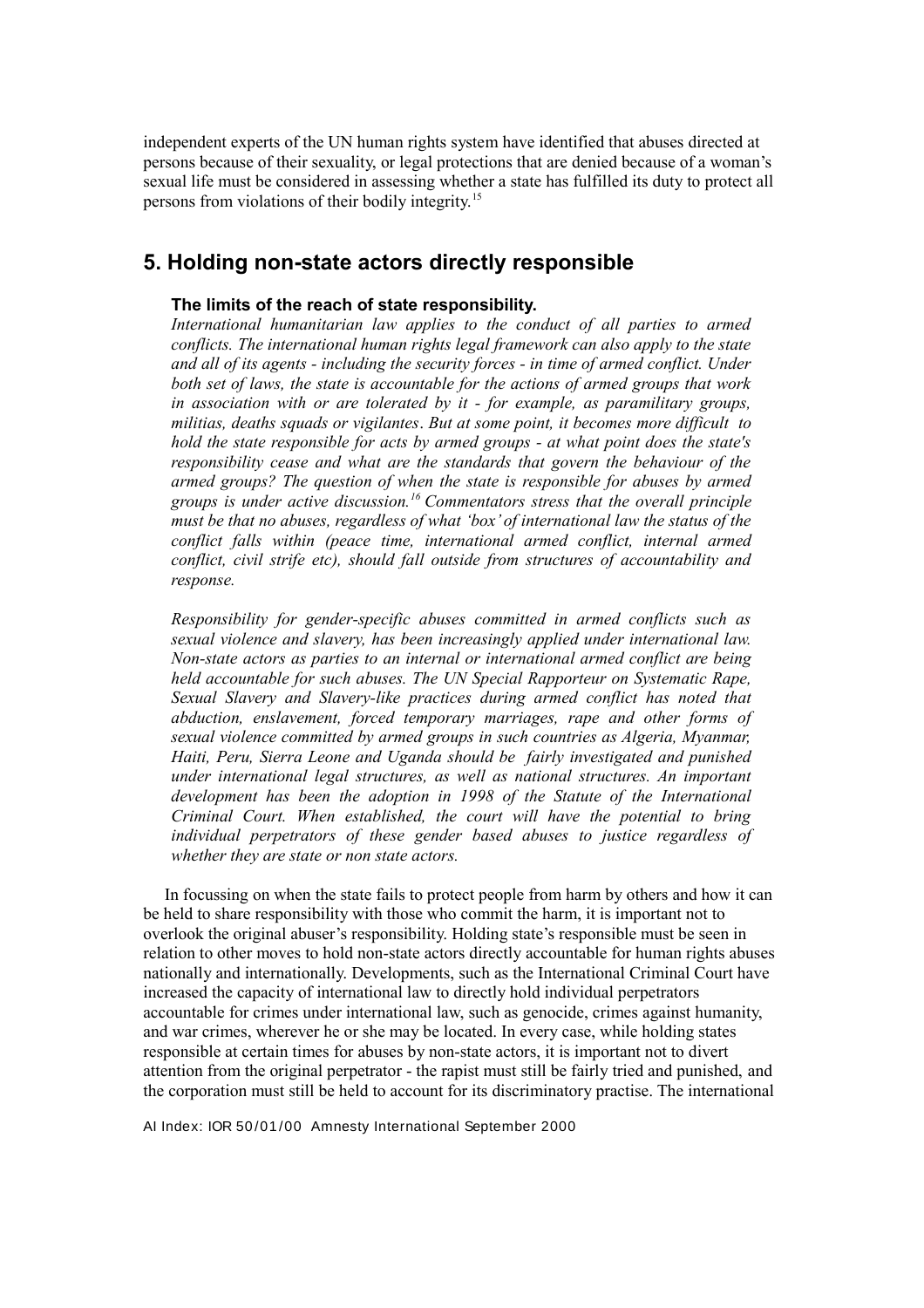human rights system provides another tool to shore up accountability and obligations to promote rights at the local level but it is not a replacement for national systems.

International law's treatment of abuses by non-state actors is a central focus of many different movements in human rights, including those focussing on labour, indigenous peoples, sexual orientation, health issues such as HIV/AIDS, as well as the environment. While this paper focuses on building the argument for state responsibility for abuses committed against women, an understanding of the nature of this responsibility is central to anyone working to promote and protect the full range of rights for both women and men civil, cultural, economic, political and social.

### **6. What does state responsibility for abuses by non-state actors means in practice for women**

In many rural areas around the world, local community leaders caution women that voting including travelling to distant polling places - is dangerous and exercising this right is an act of rebellion against male heads of households. These husbands and fathers believe it is acceptable for them to vote on behalf of the women in the family, and that they have the right to enforce this practice by violence. In this case, for a woman to exercise a classic civil right, such as voting, protective steps must be taken to stop violence in the home, change local community attitudes and empower women to exercise their right. This example also demonstrates the fundamental principle of the indivisibility of rights, of how rights are 'interconnected' in the way they are realised.

When the treaty bodies assess whether, in the specific country under review in a specific treaty, or when the UN Special Rapporteur on Violence against Women, its Causes and Consequences applies a standard of due diligence to the state in this case, they will look at some of the following concerns. Has the state directly limited the women's rights to vote, i.e. are these community leaders representing the government or carrying out any of its functions around elections? Are they directly involved in any of the violence, including through complicity or acquiescence? If not, and the local community actors and the family men are not connected to the state, what steps has the state taken to show that it is serious about both ensuring women's right to vote and right to personal security? Has it enacted strong legislative regulations? Does it train local officials? Has it investigated complaints? Does it keep gender-disaggregated data sufficient to call attention to women's lack of access to voting?

The aim of holding states accountable for abuses committed by non-state actors is to effect a change in state practice, to prompt the state to act (for example, investigate complaints of discriminatory HIV testing or pregnancy testing by factory owners) or to initiate a programme of action to make it more effective in preventing abuses, such as training judges in gender-specific forms of violence and witness testimony. In the language of international human rights law, these are 'positive obligations'.<sup>17</sup>

For example, in the case of widespread governmental failure to investigate cases of domestic violence with patterns of 'accidental' deaths of newly married young women whose dowries were deemed insufficient, the goal is not to replace one named wrong- doer with another (ie put the state of India in the dock, instead of the husband and mother-in-law). The point is to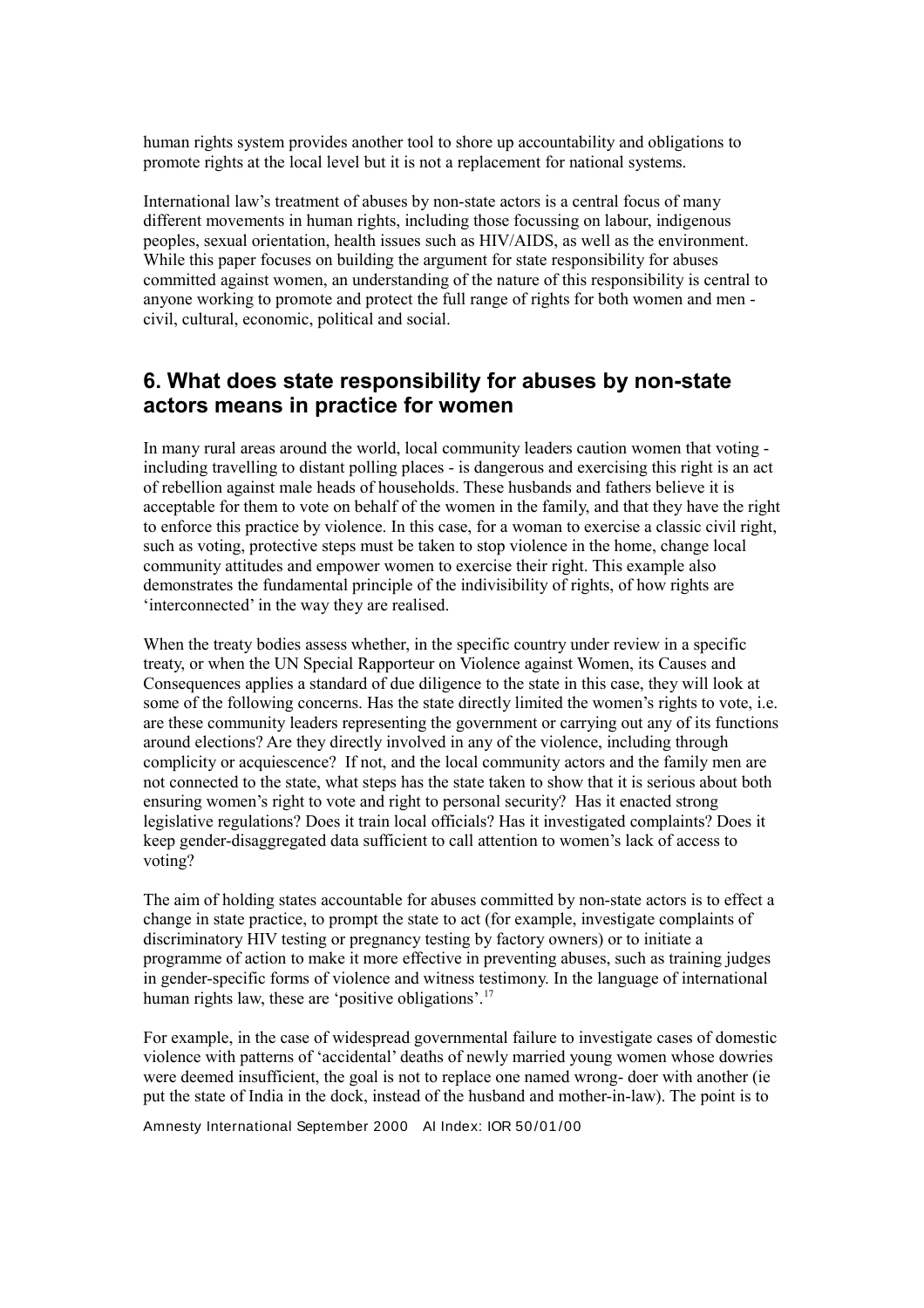'give effect to a right' - here, the rights to survival and bodily integrity, equal protection of the law, and freedom from fear - by building structures of protection including prevention (education, limited police action in accordance with the law, etc) as well as investigation, prosecution, fair punishment and compensation. Making the original abuse that triggers the state responsibility illegal, and devising a system to hold the original abuser accountable (incorporating marital rape or domestic violence within the criminal code, clearly penalising job, housing or health care related discriminations in the appropriate legal scheme) is part of the human rights obligation of the state.

To truly understand and respond to abuses also requires looking at how gender interacts with other aspects of identity and a woman's relationship to her community - colour, age, class, ethnicity, sexual identity (which can include her sexual orientation), nationality or status as a migrant or refugee, as well as health status. The possible aspects of identity that abuses are directed at can be many, and international human rights law has begun to take seriously the obligation to look seriously at how they operate<sup>18</sup>, for the dynamics of intersecting discrimination can work in many different ways and require both carefully disaggregated data and good analysis. An understanding of how the many kinds of prejudice and intolerance may compound each other is critical to understanding human rights. The key state obligations under the human rights treaties to respect rights, to protect rights and to fulfil rights reach to all kinds of discriminatory actions and culturally stereotyped attitudes -around race, around gender, around poverty and age - that make these actions more likely to happen.

A focus on gender discrimination also helps describe the scope and nature of the state's responsibility to respond to other forms of discriminatory practices. Gender operates in all spheres of life - at home, in the workplace, in the market, in public life. Recognising the interconnection of public life and private life is critical to understanding what steps the state must take toward non-state actors to guarantee the full range of rights to women and men without discrimination.

Finally, the entire structure of state responsibility requires a gender analysis or it will simply be less efficient in ending abuses of women's rights, as it will miss the concrete and specific measures required to address the root causes and gender-specific harms.

#### **A gender analysis.**

*Gender specific analysis*<sup>19</sup> *and reporting requires examining the effects of gender the socially constructed roles of women and men in public and private life -- on how human rights are enjoyed. It examines what are (1) the conditions that contribute to the occurrence of rights violations, (2) the nature of the violations and the forms they take, (3) the consequences of the denial or violation for the victim, and (4) the availability and accessibility of remedies. For example, if a girl of a minority ethnic group travels to the city to find work with relatives as a domestic, how do such things as the gendered, 'cultural' expectations that girls of her age and region are passive and free from infection with HIV/AIDS contribute to increased likelihood of attacks, including sexual attacks? In addition the girl's circumstance make it unlikely she will complain to the uncle who employs her, or seek outside help from neighbours or police. Her uncertain status in the city may make her afraid to contact authorities who may respond by returning her to her uncle's home.*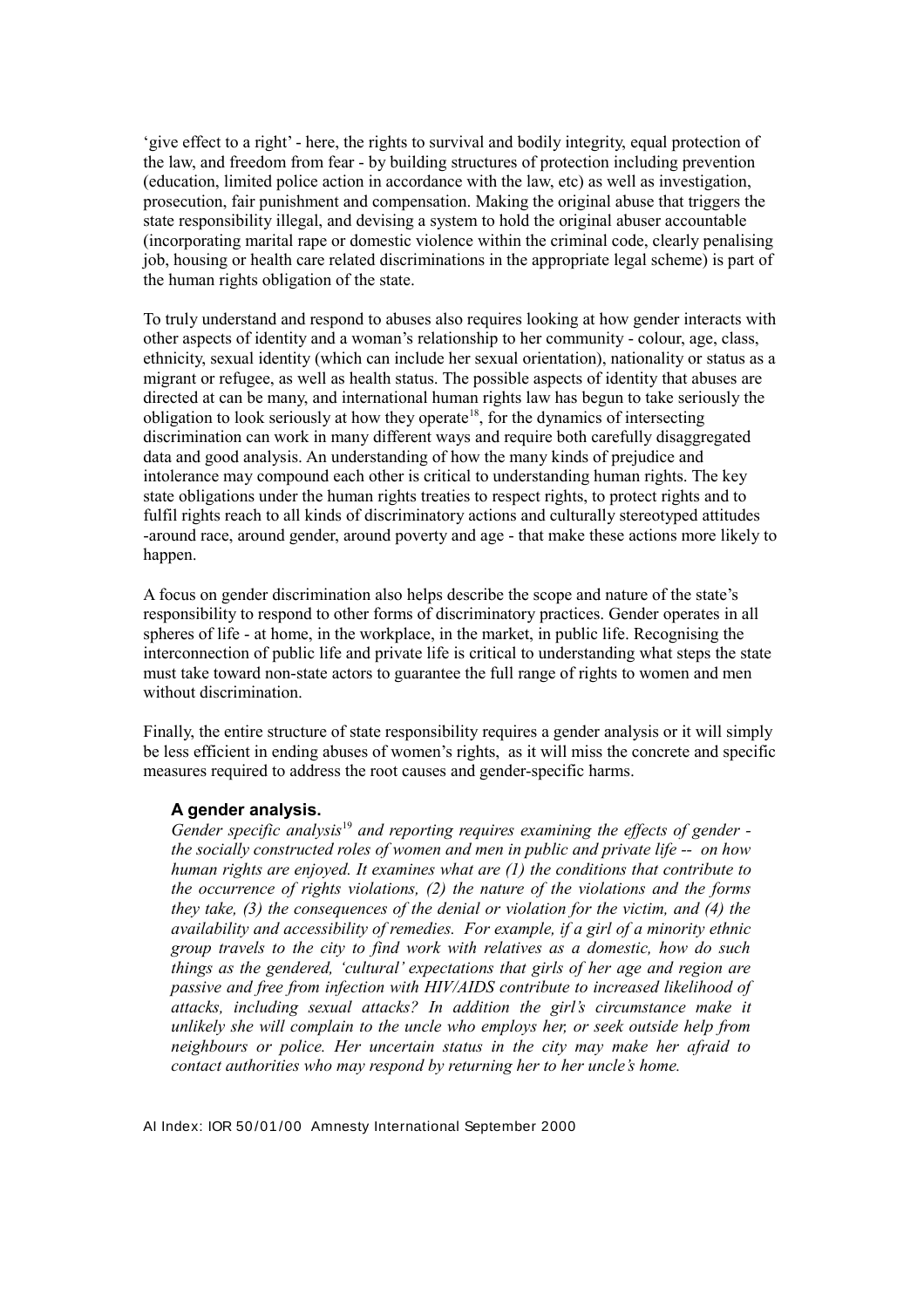# **7. What you can do**

Understanding the web of rights which form the human rights law system and apply to women is a first step towards claiming those rights. The next step is to ensure that those rights are translated into reality at the national level in the laws, the policies, the practice and in the way resources are allocated to ensure their implementation.

It is too often the case that the rhetoric on women's human rights is not matched by action. Your contribution can be to be the link and the instigator for change in the home, the market place, the community, and the state. The following suggestions for action are only a fraction of what can be done to secure women's human rights. For further ideas for action and to learn more about these issues, please refer to the short bibliography below.

- $\phi$  Find out what human rights treaties your government has ratified and when it is due to report on the implementation of those treaties. For information about the treaties your government has ratified and its reporting obligations refer to the website of the UN Office of the High Commissioner for Human Rights at: http://www.unhchr.ch/
- $\phi$  Get copies of the reports presented by your government to these bodies and identify where the implementation of those rights for women, including in relation to state responsibility for abuses by non state actors, is addressed or where it is absent . Write a 'shadow' report that integrates gender and points to any weaknesses in the implementation. Submit that report to your government and to the treaty body. For additional guidance in creating alternate reports check the UNIFEM Website at : http://www.unifem.undp.org/index.htm and the IWRAW website at: http://www.igc.org/iwraw/ngo/samples/
- $\phi$  Campaign for your government to ratify all human rights treaties and use this opportunity to work in coalition with other non-governmental organisations to ensure the integration of gender in the implementation of human rights obligations. In addition, pressure your government to remove any reservation it has made to the treaties it has ratified.
- ¢ If your government has ratified the Women's Convention, campaign for ratification of the Optional Protocol to this convention (the OP to CEDAW).

### **Optional Protocol to CEDAW**

*The potential impact of the newly adopted Optional Protocol to CEDAW includes strengthening state accountability for abuses by non-state actors. This complaint mechanism, adopted by the General Assembly in October 1999<sup>20</sup> allows women to bring communications that allege violations of their rights under the Convention, including complaints that the state has failed in its duty to act to protect against abuses. As the Committee reviews communications, its views - the answers it gives after collecting information from the state concerned as well as other sources - will apply the doctrine of state responsibility, in part through the review standard of due diligence, and can make a tremendous difference in women's lives.*

¢ Campaign for your government to sign and ratify the Statute of the International Amnesty International September 2000 AI Index: IOR 50/01/00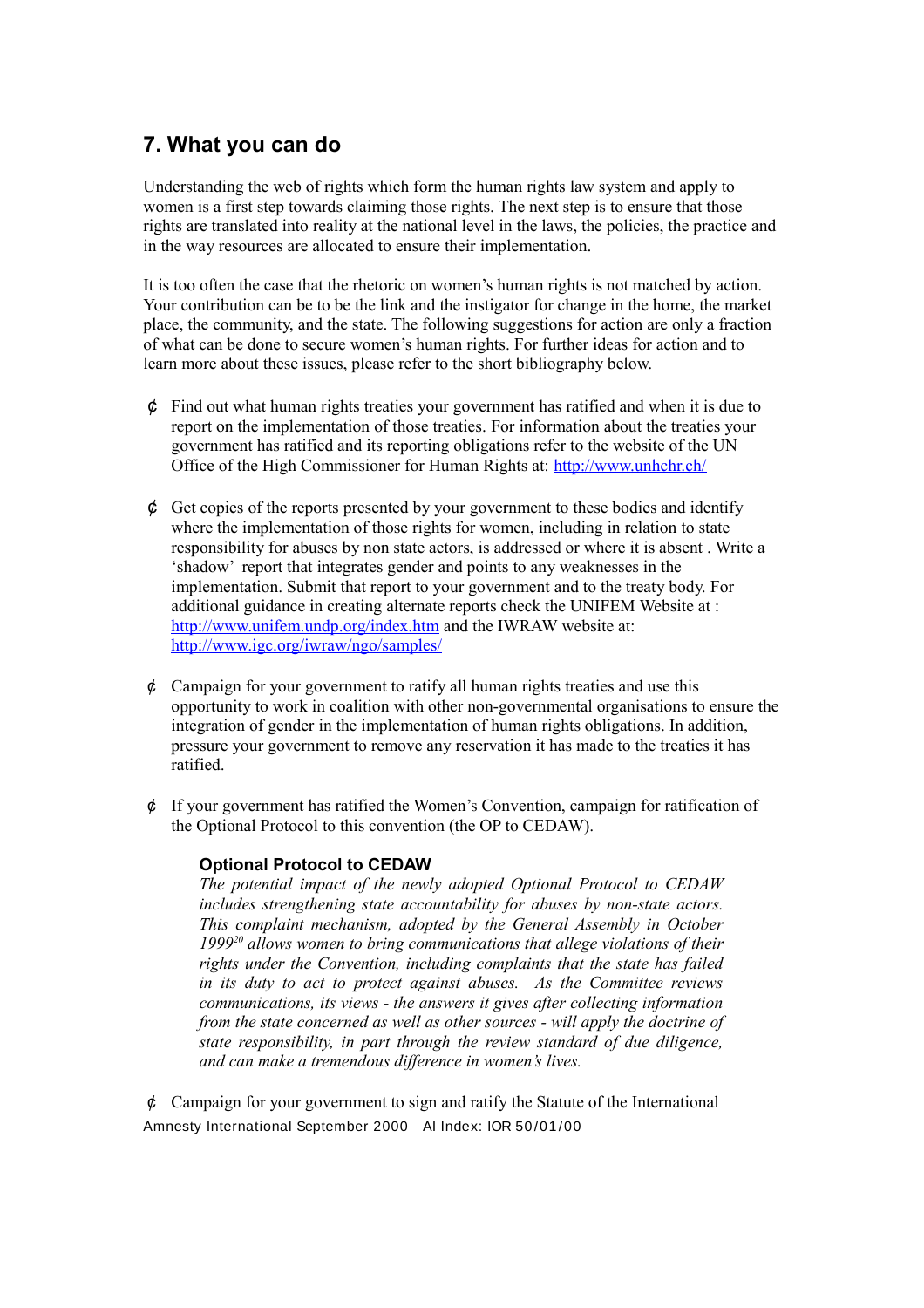Criminal Court (ICC) and ensure that laws are adopted at the national level to enable the prosecution of perpetrators of crimes under international law including gender specific crimes.

- $\phi$  Review your national laws to make sure that these laws are in line with the responsibility of the State to 'respect, protect and fulfil' including in relation to abuses by non state actors.
- ¢ Review your government's implementation of the commitments made in the Beijing Platform for Action, including national action plans, and assess their implementation.
- $\phi$  Work to ensure that your government's contribution and implementation of the outcome of world conferences, including the World Conference on Racism in 2001, recognises adequately the intersection between gender and other bases of discrimination**.**

# **Endnotes**

1. The fundamental principle of non-discrimination is articulated in the 1948 Universal Declaration of Human Rights (UDHR) in its Article 2 as 'Everyone is entitled to all the rights and freedoms set forth in this Declaration, without distinction of any kind, such as race, colour, sex, language, religion, political or other opinion, national or social origin, property, birth or other status.' The 1989 Convention on the Rights of the Child further elaborates on this principle in its Article 2 as 'without discrimination of any kind, irrespective of the child's or his or her parent's or legal guardian's race, colour, sex, language, religion, political or other opinion, national, ethnic or social origin, property, disability, birth or other status.

2. States that have ratified a treaty have an obligation to report to the 'treaty bodies', the bodies of independent experts appointed to review the implementation by a state party of a treaty. The 'treaty bodies' include CERD (racial discrimination), CEDAW (discrimination against women), the Human Rights Committee (civil and political rights), the ESCR Committee (economic, social and cultural rights), the Committee against Torture, and the Committee on the rights of the Child).

3. In the 'Report on the Right to Food as a Human Right', Asbjorn Eide elaborated on the meaning of these concepts which are used to define the parameters of State responsibility. See E/CN.4/Sub.2/1987/23 (7 July 1987) at para. 66 - 69.

4. *Non-state actors* has therefore become the term representing perpetrators for whose actions the state, in certain circumstances, has to answer internationally. It is preferable to the term 'private actors' because it avoids the confusing use of the term 'private' which in some cases is linked to distinctions made between public and private life. The state has responsibilities in both public and private life, and private actors operate in both public and private life within the reach of state responsibility.

5. For an example of a human rights approach, including litigation, economic and social rights impacted by oil development in Ecuador, see Center for Economic and Social Rights, 'Rights Violations in the Ecuadorian Amazon: The Human Consequences of Oil Development' in *Health and Human Rights: A Reader* (New York: Routledge, 1999); for a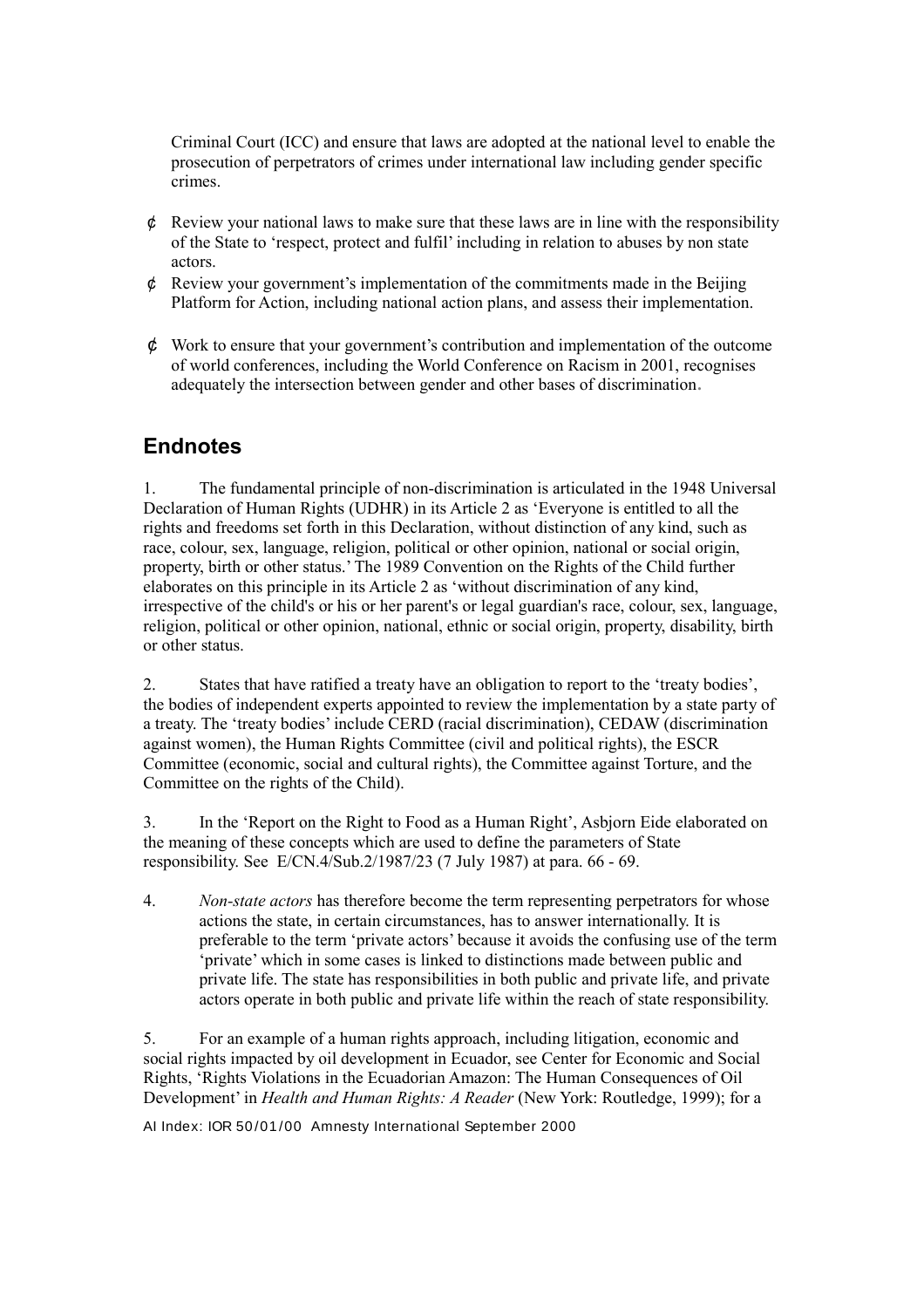focus on civil and political rights affected by corporate activities, see Human Rights Watch, *The Enron Corporation - Corporate Complicity in Human Rights Violations,* (January 1999).

6. See, e.g., the draft *Articles on State Responsibility* and its commentary set out by the International Law Commission, Report of the ILC (1996)

7. CERD, General Recommendation 20 (*Non-discriminatory implementation of rights and freedoms*, [art.5]) 15/03/96. The Committee on the Elimination of Racial Discrimination is the group of experts that oversees the implementation of the Convention.

8. In human rights jurisprudence this standard was first articulated by a regional court, the Inter- American Court of Human Rights, in looking at the obligations of the state of Honduras under the American Convention on Human Rights. The Court held that States have a duty to 'organize the governmental apparatus, and in general, all the structures through which public power is exercised, so that they are capable of juridically ensuring the free and full enjoyment of human rights'. *Velasquez-Rodriguez*, ser. C.,No.4, 9 Hum. Rts.l.J. 212 (1988).

9. See, e.g., General Recommendation 19, by which CEDAW determined that the Women's Convention's definition of discrimination encompassed violence against women as an obstacle to women's equality and employed the due diligence standard to describe the measure of review of State steps.  $A/47/38$ .

10. While this clause 'in accordance with national legislation' was clearly inserted as a kind of 'claw back' clause, the actual effect of the clause must be interpreted in the light of the good faith obligation of states to conform their national legislation to the principles of the UDHR or to relevant binding treaty obligations, wherein questions of equal protection of the law, non- discrimination and the right to an effective remedy cannot be limited.

11. UN declaration, article 4 (c), UN GA Res. 48/104 (20 December 1993).

12. See inter alia, the *Report of the Special Rapporteur on violence against women, its causes and consequences*, E/CN.4/2000/68.

13. The question of how to review whether a state has utilised its resources well is a common concern in human rights work in regard to positive obligations in all rights, with particular attention today to economic and social rights. There is extensive treaty body commentary on how they proceed in evaluating actions and omissions in the context of resources; in addition the Limburg Principles and Maastricht Guidelines give specific analysis on how to proceed. In all cases, the first obligation is not to discriminate - including on the basis of gender - in regard to the allocation of resources. See *The Limburg Principles on the Implementation of the International Covenant on Economic, Social and Cultural Rights*, E/CN.4/1987/17 also in Vol. 9, 2 Human Rights Quarterly 1987. For the text of the Maastricht Guidelines, January 22-26, 1997. see: http://www1.umn.edu/humanrts/instree/Maastrichtguidelines.html

14. UN Declaration on the Elimination of Violence Against Women, article 4.

15. See for example, Special Rapporteur on violence against women, E/CN.4/1997/47 (14 February 1997); Special Rapporteur on extra-judicial, summary and arbitrary executions, Amnesty International September 2000 AI Index: IOR 50/01/00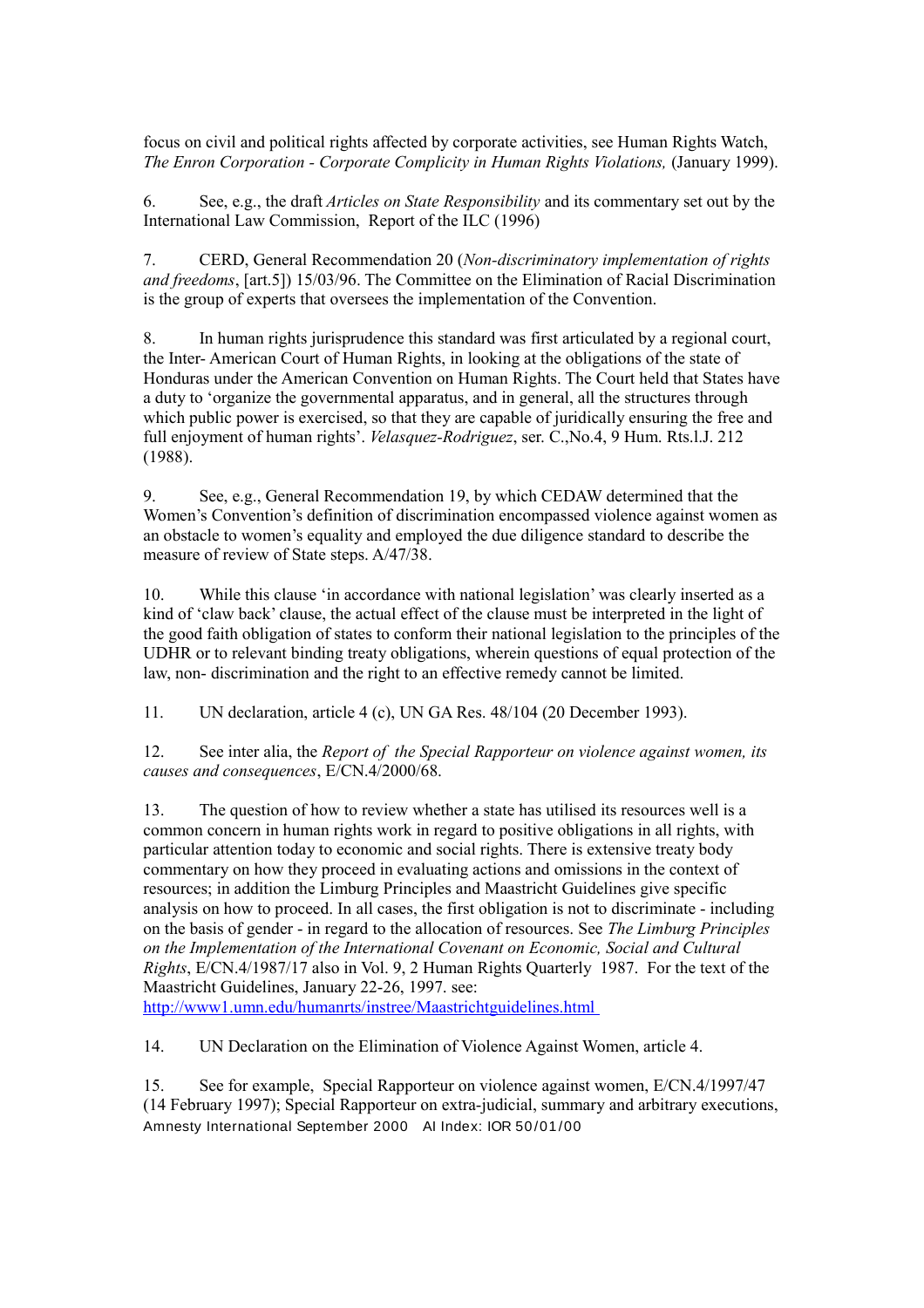E/CN.4/2000/3 (25 January 2000)

16. See for example the ILC commentary to draft articles 14 and 14 on state responsibility and insurrectional groups or movements; the *Final Report of the Special Rapporteur on Systematic Rape, Sexual Slavery, and Slavery-like practices during armed conflict, including internal armed* conflict, (E/CN.4/Sub.2/1998/13, 22 June 1998) and T. Meron, *The Humanizing of Humanitarian Law,* 94 AJIL 239 - 278 (April 2000)

17. Positive obligations that inhere to all rights, not just economic and social rights, have been recognised as obligations of the state in a wide array of treaty comments and regional and international court cases. See {X and Y v Netherlands, 91 ECHR , ser. A (1985), the comments of the HRC in regard to article 10 (persons deprived of their liberty etc.); A. Clapham*, Human Rights in the Private Sphere* (Oxford: Clarendon Press, 1993).

18. For example, CERD, the Committee that monitors the Convention on the Elimination of All Forms of Racial Discrimination , has just adopted a General Recommendation 25 that looks at the gender implications of race discrimination.

19. This summary of gender specific analysis and reporting is taken from UNIFEM, The Integration of Women's Human Rights into the Work of the Special Rapporteur, 1993 at pages 4-6.

20. Annexed to UN General Assembly Resolution A/RES/54/4, (15 October 1999).

### Suggested reading

State responsibility

Abdullahi Ahmed An-Na'im, 'State Responsibility under International Human Rights Law to Change Religious and Customary Laws', in Cook, ed., *Human Rights of Women: National and International Perspectives* (University of Pennsylvania Press: Philadelphia, 1994).

Andrew Clapham, *Human rights in the private sphere.* (Clarendon Press: Oxford, 1992). AI Index: IOR 50 /01 /00 Amnesty International September 2000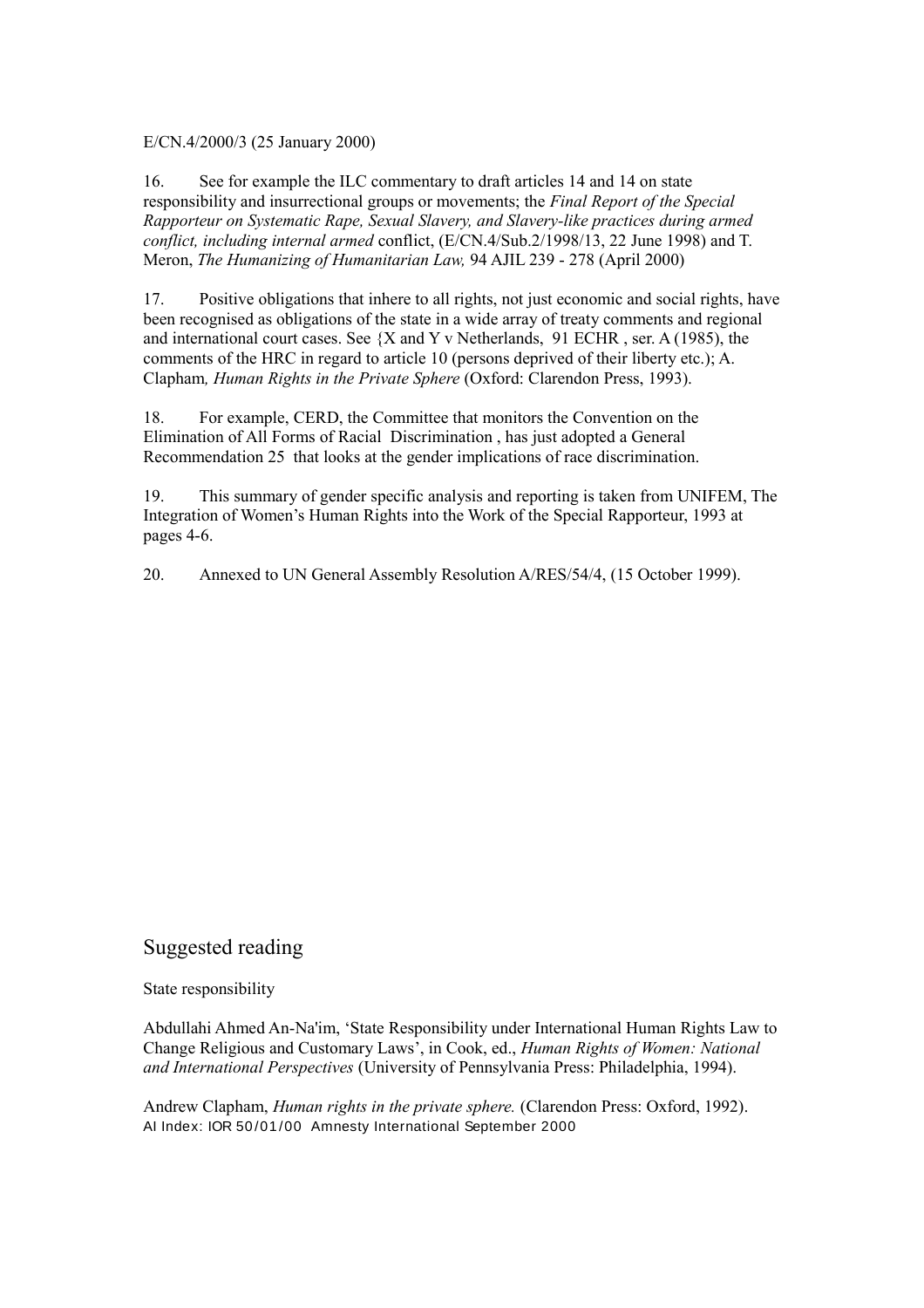Rebecca Cook, 'State Accountability Under the Convention on the Elimination of All Forms of Discrimination Against Women', in Cook, ed., Human Rights of Women: National and International Perspectives (University of Pennsylvania Press: Philadelphia, 1994).

Committee on the Elimination of Discrimination Against Women*, General Recommendation 19 (Violence against Women)*, U.N. Doc. CEDAW/C/1992/L.1/Add.15 (1992).

Human Rights Committee, *General Comments,* in particular No 8, 18, 27 and 28*.* For the texts see: http://www.unhchr.ch/

Inter-American Convention on the Prevention, Punishment and Eradication of Violence Against Women (Convention of Belem do Para, 9 June 1994), OEA/Ser.L/II.2.27

Inter-American Court of Human Rights Judgment*, Velasquez-Rodriguez Case (1988)*, ser. C., No.4, 9 Hum. Rts.l.J. 212 (1988).

Celina Romany, 'State Responsibility goes Private: A Feminist Critique of the Public/Private Distinction in International Human Rights Law', in Cook, ed., *Human Rights of Women: National and International Perspectives* (University of Pennsylvania Press: Philadelphia, 1991).

Donna Sullivan, 'The Public/Private Distinction in International Human Rights Law', in Peters & Wolper, eds*., Women's Rights/Human Rights: International Feminist Perspectives* 126 -134 (1995).

UN Declaration on the Elimination of Violence against Women, G.A. res.48/104 of 20 Dec. 1993

UN Special Rapporteur on Violence against Women [all reports since 1994]. For the reports See: http://www.unhchr.ch/

#### **Gender integration**

Report by the UN Secretary General, *Integrating the Gender Perspective into the Work of the United Nations Treaty Bodies*, U.N. Doc HRI/MC/1998/6 (3 September 1998)

UNIFEM, *Integration of Women's Human Rights into the Work of the Special Rapporteurs, Promoting Accountability for Women's Human Rights: Working with the Thematic Special Mechanisms of the Commission on Human Rights*. See: http://www.unifem.undp.org/hr\_res.htm

#### **Key Amnesty International Reports**

*Israel – Human rights abuses of women trafficked from countries of the former Soviet Union into Israel's sex industry*. May 2000. Index: MDE 15/11/99